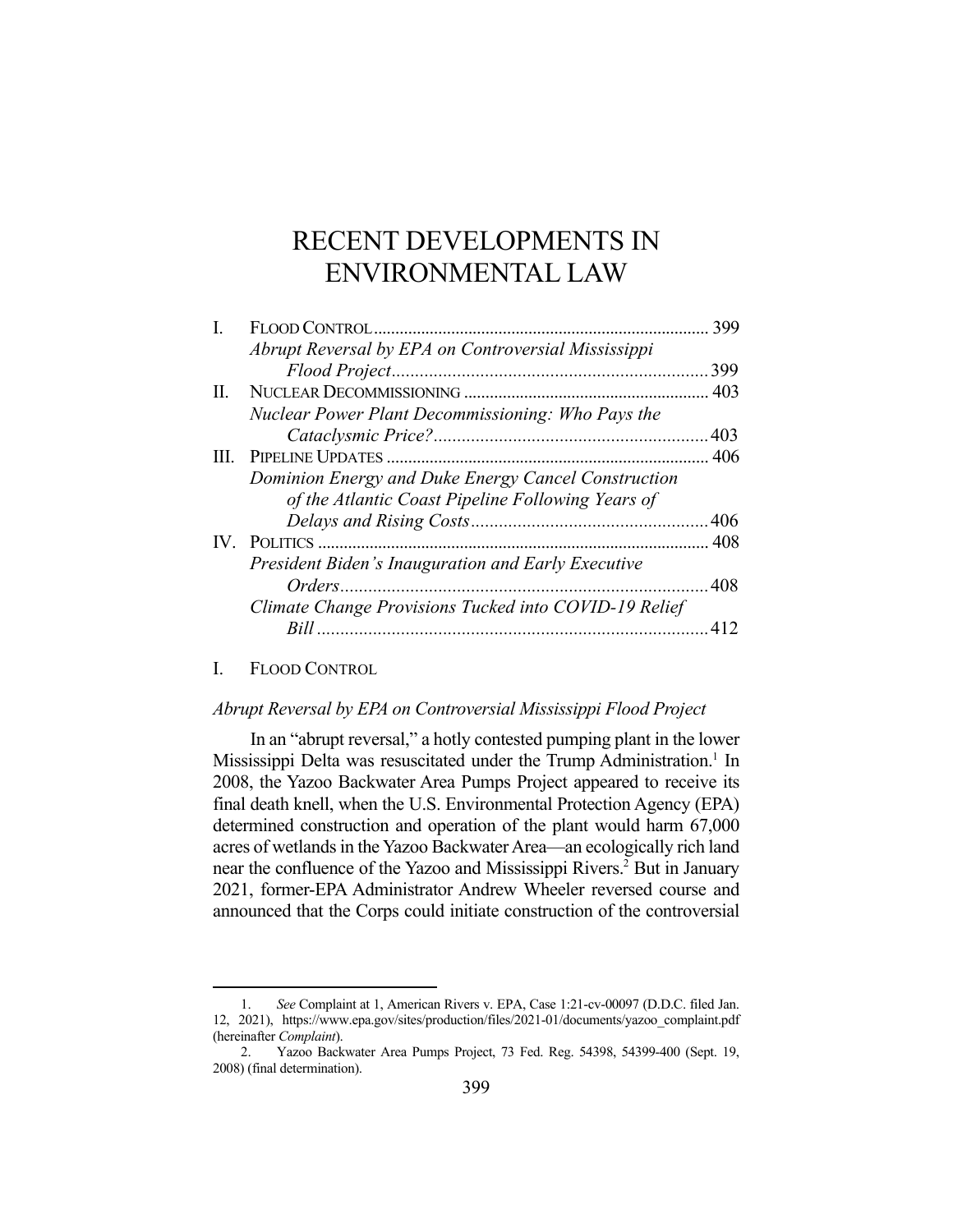flood control project.<sup>3</sup> In response, American Rivers, the National Audubon Society, and other environmental groups filed a complaint in the U.S. District Court for the District of Columbia, challenging the EPA's "last minute decision to revoke its decisive Clean Water Act veto issued in 2008 to protect some of the richest wetland and aquatic resources in the Nation."4 As noted in their Complaint, the EPA has never before revoked a veto. $5$ 

 The Clean Water Act (CWA) authorizes the U.S. Corps of Engineers (Corps) to issue permits for the discharges of dredged or fill material into the navigable waters of the United States through a permit system under Section 404 of the Act.<sup>6</sup> Section 404(c) of the CWA authorizes the EPA Administrator to overrule or reject Corps-issued permits in cases where after public notice and comment—a discharge "will have unacceptable adverse effect on municipal water supplies, shellfish beds and fishery areas (including spawning and breeding areas), wildlife, or recreational areas."7 The EPA may only prohibit permits through 404(c) if it ultimately determines that an activity "will have an unacceptable adverse effect."<sup>8</sup> In short, even if the Corps initially issues a permit, the EPA maintains the right to veto the permit if the discharge will have unacceptable environmental impacts.<sup>9</sup> This provision, commonly known as the EPA's "veto authority," has only been used thirteen times since 1972.<sup>10</sup> In the case of the Yazoo Pumps Project, the EPA's limited invocation of its veto authority may suggest, as some scholars have noted, that there was a necessity to avoid "catastrophic wetland losses."11

 The Yazoo Backwater Area is home to one of the last remaining bottomland hardwood forested wetlands in the Lower Mississippi River Alluvial Valley, includes at least 250,000 acres of conservation lands that

 <sup>3.</sup> *Administrator Wheeler Wraps Up Visit to Mississippi, Highlights Agricultural Partnership*, EPA (Jan. 11, 2021), https://www.epa.gov/newsreleases/administrator-wheelerwraps-visit-mississippi-highlights-agriculture-partnership [https://perma.cc/TW8K-CLZZ?type =image].

 <sup>4.</sup> Complaint, *supra* note 1, at 1.

 <sup>5.</sup> *Id.* at 2.

 <sup>6. 33</sup> U.S.C. § 1344(a) (2018).

 <sup>7. 33</sup> U.S.C. § 1344(c) (2018); *see also* Complaint, *supra* note 1, at 10.

 <sup>8. 33</sup> U.S.C. § 1344(c) (2018).

 <sup>9.</sup> *Id.*

 <sup>10.</sup> *Clean Water Act, Section 404(c) "Veto Authority,"* EPA (last accessed Feb. 19, 2021), https://www.epa.gov/sites/production/files/2016-03/documents/404c.pdf [https://perma.cc/GLD8- 7CSE?type=image].

 <sup>11.</sup> Michael C. Blumm & Elisabeth Mering, *Vetoing Wetland Permits Under Section 404(c) of the Clean Water Act: A History of Inter-Federal Agency Controversy and Reform*, 33 UCLA J. ENV'T L. & POL'Y 215, 304 (2015).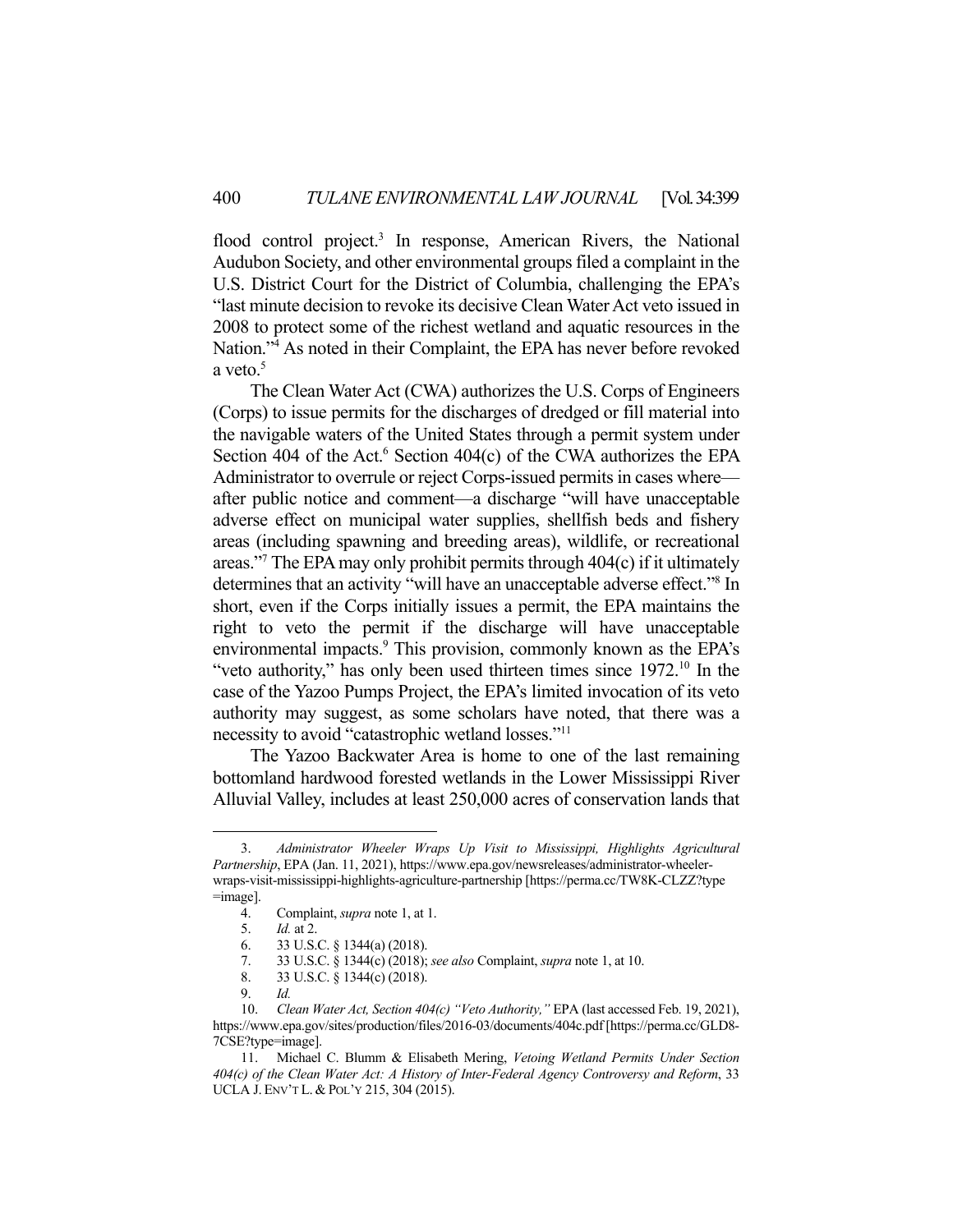supports fish and wildlife, and provides recreational opportunities to the general public.12 The proposed pumping station, which is 14,000 cubic feet per second, would "pump surface water out of the Yazoo Backwater Area during high water events on the Mississippi River."13 The decades-long Yazoo Pumps Project was first authorized by Congress in the Flood Control Act of 1941<sup>14</sup> and has an extensive history of delays, denials, and

 The Yazoo Backwater Area Pumps Project—the largest project that the EPA has ever vetoed<sup>15</sup>—was vetoed for the twelfth time in  $2008<sup>16</sup>$  On September 19, 2008, the EPA gave notice of its Final Determination to prohibit the Corps from moving forward with the project, pursuant to its authority under Section  $404(c)$ .<sup>17</sup> The EPA determined that "the discharge" of dredged or fill material associated with the construction and operation of these projects would result in unacceptable adverse effects on fishery areas and wildlife."18

 Now, the Yazoo Pumps Project debate is being revived, in part due to the devastating Yazoo backwater flooding in 2019, highlighting a familiar battle of property rights versus environmental protection.<sup>19</sup> The Corps, along with the state of Mississippi, is insisting on completing the Yazoo Pumps Project after making changes to the 2007 Environmental Impact Statement (EIS). On April 16, 2020, the Corps announced its Notice of Intent to prepare a Supplemental Environmental Impact Statement (SEIS) for the Yazoo Backwater Area, noting that "recent floods

adjustments.

 <sup>12.</sup> *See* Complaint, *supra* note 1, at 1.

 <sup>13.</sup> Yazoo Backwater Area Pumps Project, 73 Fed. Reg. 54398, 54398 (Sept. 19, 2008) (final determination).

 <sup>14.</sup> Flood Control Act of 1941, Pub. L. No. 77-228, 55 Stat. 638, 642-44 (authorizing the use of levees, drainage structures, and pumping stations to reduce backwater flooding).

 <sup>15.</sup> *Id.* (final determination).

 <sup>16.</sup> Anna Wolfe, *Controversial Decades-Old Yazoo Pump Project Included in Cochran-Led Appropriation Bill*, CLARION LEDGER (Dec. 25, 2017), https://www.clarionledger.com/story/ news/politics/2017/12/25/controversial-decades-old-yazoo-pump-project-included-cochran-ledappropriation-bill/930719001/ [https://perma.cc/999E-Z3UV?type=image].

 <sup>17.</sup> Flood Control Act of 1941, Pub. L. No. 77-228, 55 Stat. 638, 642-44 (finding that "the discharge of dredged or fill material associated with the construction and operation of these projects would result in unacceptable adverse effects on fishery areas and wildlife.").

<sup>18.</sup> *Id.* ("The EPA may prohibit discharges within specified areas when it determines after notice and an opportunity for public hearing and consultation with the Corps—that there would be an 'an unacceptable adverse effect on municipal water supplies, shellfish beds and fishery areas, wildlife or recreational areas.'").

 <sup>19.</sup> *See* Ann Dahl, *Finish the Yazoo Pumps: Fact vs. Fiction*, CLARION LEDGER (Aug. 22, 2019), https://www.clarionledger.com/story/opinion/columnists/2019/08/22/finish-yazoo-pumpsfact-vs-fiction-mississippi-river-flooding-vicksburg-eagle-lake/2083143001/ [https://perma.cc/5R W7-79V7?type=image].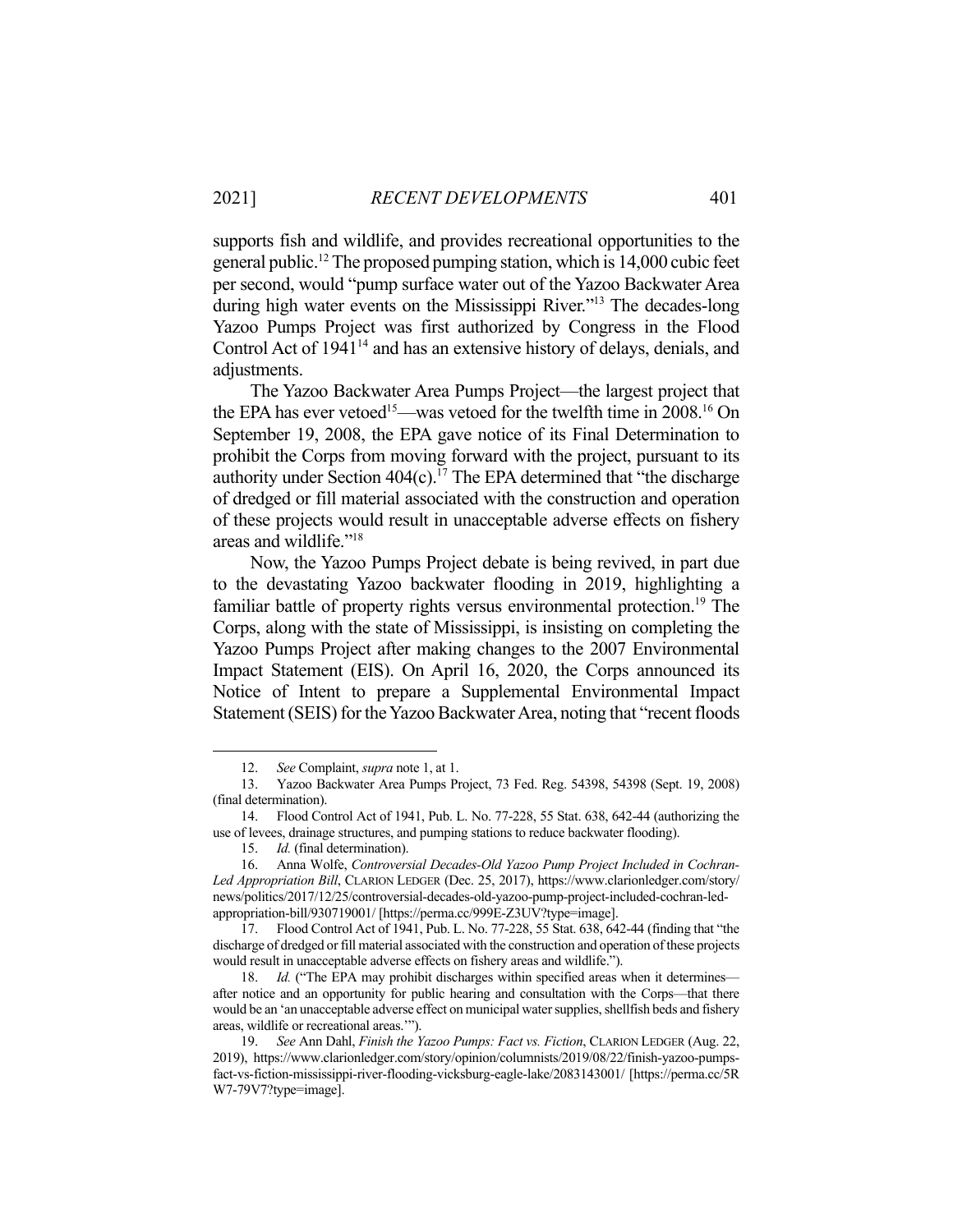and new data on the environment in the Yazoo Backwater Area prompted this new project proposal."20

 The Corps' updated 2020 SEIS provides that the pumps would be moved to a new location, and re-examined the effects on Yazoo Backwater Area flooding and the impacts to wetlands.<sup>21</sup> The SEIS also relied on Corps-sponsored research on soil moisture from 2019, which appears to be the data on which the SEIS's reliability hinges.<sup>22</sup> Former EPA Administrator Wheeler, along with Governor Tate Reeves and other state and federal leaders, went to the Corps headquarters in Vicksburg, Mississippi to announce the project approval after the SEIS outlined changes to the location and a new pump design.23 Wheeler rationalized the reversal on the ground that "significant flooding that has caused hardship on lives and threatened property of people in the region."24 Residents and supporters of the project believe the pumps will keep backwater flooding to a height of eighty-seven feet.<sup>25</sup>

 However, opponents of the Yazoo Pumps Project claim this is an attempt by large landowners to increase agricultural production, which will drain the wetlands and harm "more than 450 specifies of birds, fish, and wildlife" that rely on the wetlands.<sup>26</sup> The lawsuit filed in January 2021 argues that the EPA's decision to revoke the veto was arbitrary and capricious in violation of both the CWA and the Administrative Procedure  $Act<sub>1</sub><sup>27</sup>$  and that the decision was not supported by a rational basis, nor does

 <sup>20.</sup> Notice of Intent to Prepare Supplemental Environmental Impact Statement for the Yazoo Area Pump Project, 85 Fed. Reg. 21218 (Apr. 16, 2020), https://www.federalregister.gov/ documents/2020/04/16/2020-07966/notice-of-intent-to-prepare-supplemental-environmentalimpact-statement-for-the-yazoo-area-pump [https://perma.cc/NHY7-SHBJ?type=image].

 <sup>21.</sup> U.S. ARMY CORPS OF ENG'RS DRAFT SUPPLEMENT NO. 2 TO THE 1982 AREA PUMP PROJECT FINAL ENVIRONMENTAL IMPACT STATEMENT 6 (Oct. 2020), https://www.mvk.usace.army. mil/Missions/Programs-and-Project-Management/Project-Management/Yazoo-Backwater-Report/FileId/299705/[https://perma.cc/W9SP-5KP?type=image].

 <sup>22.</sup> *Id.*

 <sup>23.</sup> EPA Press Release, *Administrator Wheeler Wraps Up Visit to Mississippi, Highlights Agricultural Partnership*, EPA (Jan. 11, 2021), https://www.epa.gov/newsreleases/administratorwheeler-wraps-visit-mississippi-highlights-agriculture-partnership[https://perma.cc8XKB-RM MC/?type=image].

 <sup>24.</sup> *Id.*, *see also* David Kenney, *Yazoo Pumps Project Receives Green Light After Clearing Environmental Hurdles*, WLBT, https://www.wlbt.com/2021/01/11/yazoo-pumpsproject-receives-green-light-after-clearing-environmental-hurdles.

 <sup>25.</sup> U.S.ARMY CORPS OF ENG'RS, *supra* note 21, at 6 (Oct. 2020), https://www.mvk.usace. army.mil/Missions/Programs-and-Project-Management/Project-Management/Yazoo-Backwater-Report/FileId/299705/ [https://perma.cc/AR6N-EP35?type=image].

 <sup>26.</sup> Complaint at 2, American Rivers v. EPA, No. 1:21-cv-00097 (D.D.C. Jan. 1, 2021). 27. *Id.* at 32.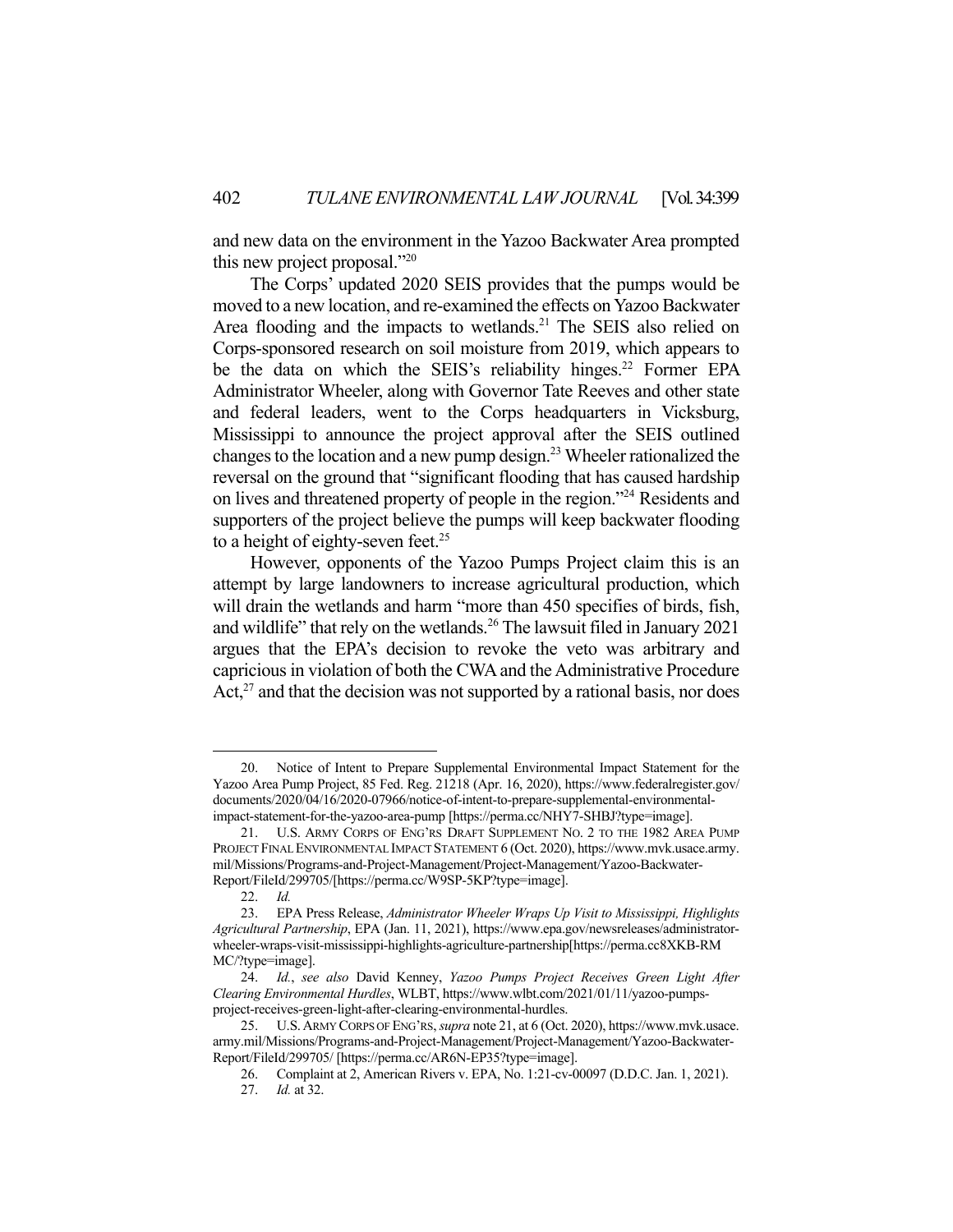it address the significant adverse effects to the environment.<sup>28</sup> The complaint also alleges that the EPA's decision should have provided an opportunity for public notice and comment.29

 Government approval, however, is but one hurdle for the controversial project to move forward. The project still needs federal funding.30 Further, the fate of the Yazoo Pumps Project is unclear under the new presidential administration, and it remains to be seen whether the EPA under President Joe Biden will continue to defend the decision to withdraw the veto on the permit.

# Alexandra Hill\*

#### II. NUCLEAR DECOMMISSIONING

# *Nuclear Power Plant Decommissioning: Who Pays the Cataclysmic Price?*

 Amongst scientists, nuclear energy has been seen as an alternative and environmentally safer source of energy as compared to fossil fuels for generations.31 Many countries, including France, use nuclear energy as a primary source of power to generate electricity for its own citizens.<sup>32</sup> There are drawbacks, however, to using this otherwise excellent source of alternative greener energy. First and foremost, the infrastructure is aging, and operators lack sufficient funds to properly shut down some of these plants. Over the course of the next decade, nuclear power plants will begin

 <sup>28.</sup> *Id.* at 27-28.

 <sup>29.</sup> *Id.* at 30.

 <sup>30.</sup> *See*, *e.g.*, Emily Wagster Pettus, *Yazoo Backwater Flood Control Project Approved: But Will It Ever Get Built?*, CLARION LEDGER (Jan. 15, 2021), https://www.clarionledger.com/ story/news/local/2021/01/16/yazoo-flood-control-project-approved-funding-lawsuits/418370 2001/ [https://perma.cc/YX8P-EWX7?type=image].

 $\odot$  2021 Alexandra Hill, J.D. 2021, Tulane University Law School; B.A. 2014, Sociology, University of California, Berkeley.

 <sup>31.</sup> MATTHEW BUNN ET AL., THE UNCERTAIN FUTURE OF NUCLEAR ENERGY: A RESEARCH REPORT OF THE INTERNATIONAL PANEL ON FISSILE MATERIALS (Frank von Hippel ed., 2010), http://fissilematerials.org/library/rr09.pdf [https://perma.cc/EDV9-FGR5?type=image]; Essam E. El-Hinnawi, Review of the Environmental Impact of Nuclear Energy, 20 IAEA BULLETIN 32 (1977), https://www.iaea.org/sites/default/files/20205083242.pdf [https://perma.cc/CN6X-CZY6? type=image].

 <sup>32.</sup> *Nuclear Power in France*, WORLD NUCLEAR ASS'N (last visited Feb. 8, 2021), https:// www.world-nuclear.org/information-library/country-profiles/countries-a-f/france.aspx#:~:text= France%20derives%20about%2070%25%20of,billion%20per%20year%20from%20this [https:// perma.cc/N94Y-MW9R?type=image].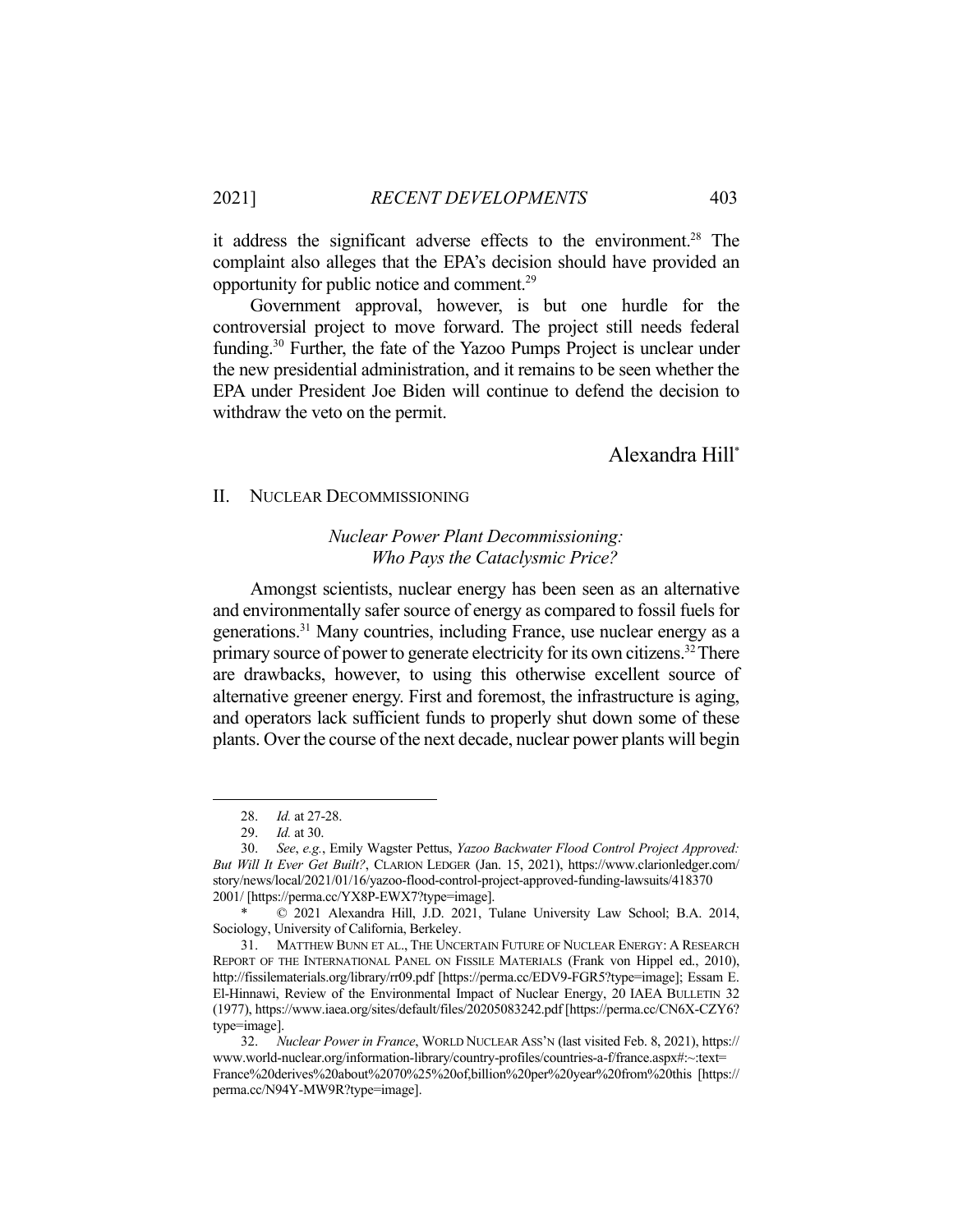$decommissioning$  at a startling rate.<sup>33</sup> The decommissioning of nuclear power plants is an awfully dangerous business. Certain materials can be toxic and radioactive, decimating and blighting the environment for unprecedented amounts of time.<sup>34</sup> Processes for decommissioning these nuclear hotbeds have been established by the Nuclear Regulatory Commission (NRC), providing both a wide breadth and depth of necessary protocols demarked in detail for the decommissioning of nuclear plants. However, while protocols remain clear, the NRC's formula for calculating decommissioning costs may be woefully inadequate.<sup>35</sup> Scores of plants may severely lack the true necessary funds to decommission safely and effectively. Sadly, the most likely result will be that the burden falls upon the government to clean up the waste; i.e., we, the taxpayer, will be left to pick up both the debris and the bill. Moreover, aging nuclear facilities are neither economically nor physically equipped to handle a Fukushima or Chernobyl type event, which could further push the economic and ecologic burdens upon the unsuspecting American. In 1979, we had our own taste of the issues of nuclear power plants going haywire, leaving citizens with the ever-low total of \$1 billion in repair and cleanup charges;36 what a bargain!

 The 1954 Atomic Energy Act (AEA) requires nuclear power plants to provide financial assurance that they have the funds to afford decommissioning expenses.37 However, the AEA's formula for closing

 <sup>33.</sup> *Decommissioning Nuclear Power Plants,* NUCLEAR ENERGY INST. (last updated August 2016), https://www.nei.org/resources/fact-sheets/decommissioning-nuclear-power-plants #:~:text=Nineteen%20commercial%20reactors%20are%20in,Fort%20Calhoun%20nuclear%20p ower%20plants [https://perma.cc/4LTE-82W9?type=image]. The NRC only gives licenses for fifty-year time periods and then short extensions; and mainly due to the low cost of other energy sources, renewal and upkeep fees, many plants are being forced to shut down. *Id.*

 <sup>34.</sup> Alan Taylor, *Photos From the 1986 Chernobyl Disaster*, ATLANTIC, (June 3, 2019) https://www.theatlantic.com/photo/2019/06/chernobyl-disaster-photos-1986/590878/ [https:// perma.cc/C6PP-53AE?type=image]. Depending on the level of the catastrophe or leak, it can take centuries for the land to completely recover and millennia for certain radioactive grade material to stabilize. *Id.*

 <sup>35.</sup> Press Release, Ed Markey Senatorial Campaign, GAO Report Finds Inadequacy, Inaccuracy in NRC Oversight of Funds to Decommission Nuclear Power Plants (May 7, 2012), https://www.markey.senate.gov/news/press-releases/gao-report-finds-inadequacy-inaccuracy-innrc-oversight-of-funds-to-decommission-nuclear-power-plants [https://perma.cc/UK6P-EDMG ?type=image].

 <sup>36.</sup> Associated Press, *14-Year Cleanup at Three Mile Island Concludes*, N.Y.TIMES (Aug. 13, 1993), https://www.nytimes.com/1993/08/15/us/14-year-cleanup-at-three-mile-islandconcludes.html [https://perma.cc/LD8D-KEVR?type=image].

 <sup>37. 42</sup> U.S.C. § 2011.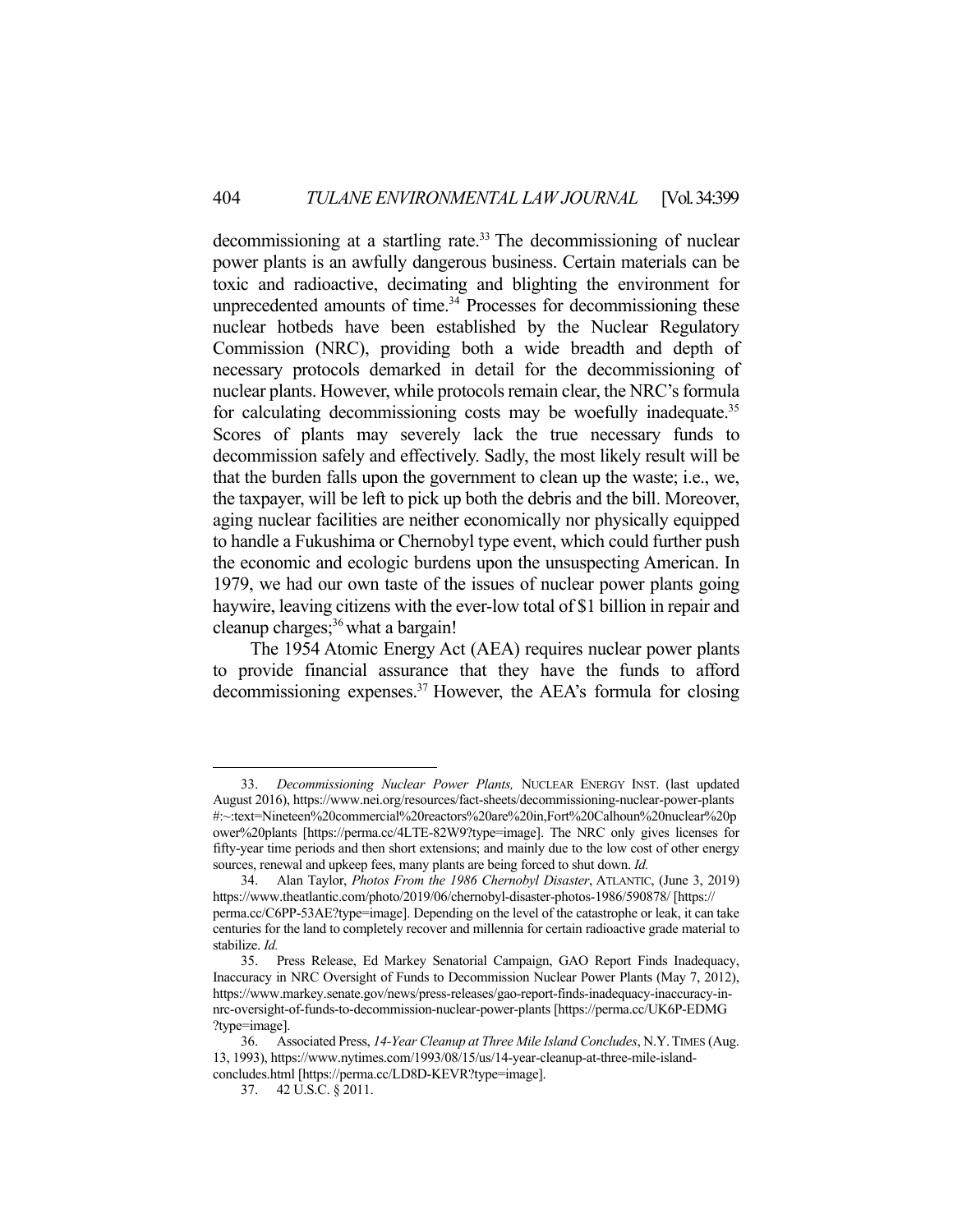cost calculations has repeatedly missed the mark.<sup>38</sup> The government has been forced to step in for emergency cases and disasters, and it may be forced to step in to fund and facilitate even the non-emergent closings of several power plants.<sup>39</sup> Furthermore, due to unprecedented changes in climate, natural disasters continue to bewilder us at dizzying speeds. The AEA and NRC's preparations and protocols failed to account for the effect of natural disasters on nuclear facilities,40 from hurricanes' constant barrage upon the Gulf and Atlantic states, to wildfires engulfing our Pacific seaboard. Failure to adequately account for these disasters and funds continues to leave a gaping hole in the armor of legislative protection for citizens. To add icing to the cake, many nuclear power plant corporations escape liability under current corporate structures by selling operations to certain companies that "specialize" in nuclear decommissioning.41

 This phenomenon is not going unnoticed; certain scholars, politicians, and corporations are beginning to take note. One answer, proposed by Tulane Law Professor Robert Sloan<sup>42</sup>, was to use funds from the Price-Anderson Act. Sloan's proposal will not only help generate liability for these nuclear power plant companies in the form of assurance, but it will also create a fund pool that is normally used in the wake of a natural disaster to help when companies fail to adequately decommission. Sloan and others have also suggested using different storage utilities in order to buy time until technology is further along to provide for safer and cheaper decommissioning.43

 One cannot help but pontificate upon an even easier answer: have the NRC ameliorate the issue by requiring higher insurance and assurance for nuclear power plant decommissioning and create some sort of insurance

 <sup>38.</sup> *Pennsylvania Nuclear Decommissioning Underfunded*, THREE MILE ISLAND ALERT (last visited Feb. 8, 2021) http://www.tmia.com/old-website/industry/fundshortfall.html [https:// perma.cc/HB8C-D4SZ?type=image]; Government Accountability Office, *NRC Needs More Effective Analysis to Ensure Accumulation of Funds to Decommission Nuclear Power Plants*, Report to the Honorable Edward J. Markey, House of Representatives (Oct. 2003), https:// www.gao.gov/new.items/d0432.pdf [https://perma.cc/UQC6-K29J?type=image].

 <sup>39.</sup> *Id.*

 <sup>40.</sup> *Id.*

 <sup>41.</sup> HOLTEC DECOMMISSIONING INT'L, https://holtecinternational.com/company/divisions/ hdi/ [https://perma.cc/3J6E-3NT2?type=image].

 <sup>42.</sup> Robert Sloan, *Multinational Storage of Spent Nuclear Fuel and Other High-Level Nuclear Waste: A Roadmap for Moving Forward*, AM. ACAD. ARTS & SCI. 26-27 (2016); *see also*  Rebecca Lordan-Perret, Robert Sloan & Robert Posner, *Decommissioning the U.S. Nuclear Fleet: Financial Assurance, Corporate Structures, and Bankruptcy*, 154 Energy Pol'y § 3 (July 2021).

 <sup>43.</sup> *The Back End of the Nuclear Fuel Cycle*, UNIV. OF CHI., https://centerinparis. uchicago.edu/events/back-end-nuclear-fuel-cycle [https://perma.cc/MG2H-VKTR?type=image].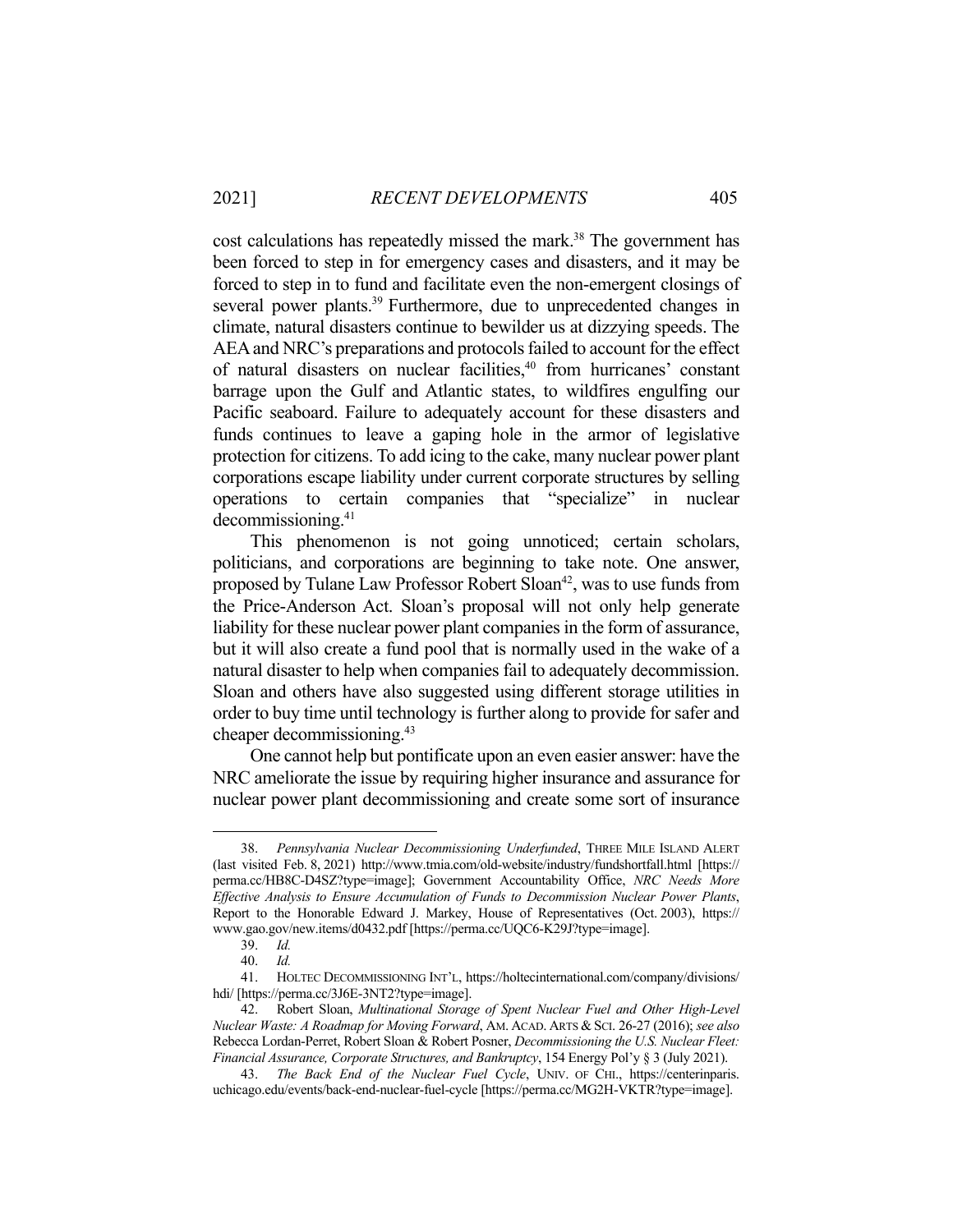pool, akin to a health insurance system whereupon all nuclear power plants pay into the fund and if something unforeseen happens these funds are used to mop up the mess.

 If Congress does not amend the AEA, or if the NRC continues to allow lower levels of assurance funds, taxpayers and citizens will pay the price threefold. The environment will suffer cataclysmic harm, people may have negative health reactions, and all shall lament as we continue to grab for our wallets.

# Brian Daniel Mounce\*

#### III. PIPELINE UPDATES

# *Dominion Energy and Duke Energy Cancel Construction of the Atlantic Coast Pipeline Following Years of Delays and Rising Costs*

 After years of legal challenges, Dominion Energy and Duke Energy (D&D) decided to cancel the Atlantic Coast Pipeline (ACP) in July, 2020.44 The ACP was a proposed natural gas pipeline that would transport approximately 1.5 billion cubic feet per day about 600 miles from Harrison County, West Virginia, through Virginia, to Robeson County, North Carolina.<sup>45</sup> It was canceled due to increased costs, multiple delays, and economic uncertainly arising from various legal challenges, which had already raised the estimated costs from less than \$5 billion to more than \$8 billion.46 The risk of continuing litigation along with other uncertainties prompted D&D to cancel the entire project instead of risking any more shareholder capital.<sup>47</sup>

 The ACP was originally proposed in 2014 in response to a lack of energy diversity throughout North Carolina and Virginia.<sup>48</sup> Although

 $© 2021 Brian Daniel Mounce, J.D. Candidate 2021, Tulane University; MSC. 2017,$ Political Theory, London School of Economics; B.A. 2015, Political Philosophy & History, Tel Aviv University.

 <sup>44.</sup> Press Release, Duke Energy, Dominion Energy and Duke Energy cancel the Atlantic Coast Pipeline [hereinafter Press Release] (July 5, 2020), https://news.duke-energy.com/releases/ dominion-energy-and-duke-energy-cancel-the-atlantic-coast-pipeline [https://perma.cc/YRS6- HE3S?type=image].

<sup>45.</sup> DOMINION ENERGY, ATLANTIC COAST PIPELINE PROJECT OVERVIEW (Nov. 2016), archived at https://web.archive.org/web/20170417155046/https://www.dom.com/library/domcom /pdfs/gas-transmission/atlantic-coast-pipeline/acp-pf1-project-overview.pdf [https://perma.cc/ WL6Q-AY4K?type=image].

 <sup>46.</sup> Press Release, *supra* note 44.

 <sup>47.</sup> *Id.* 

 <sup>48.</sup> *Id.*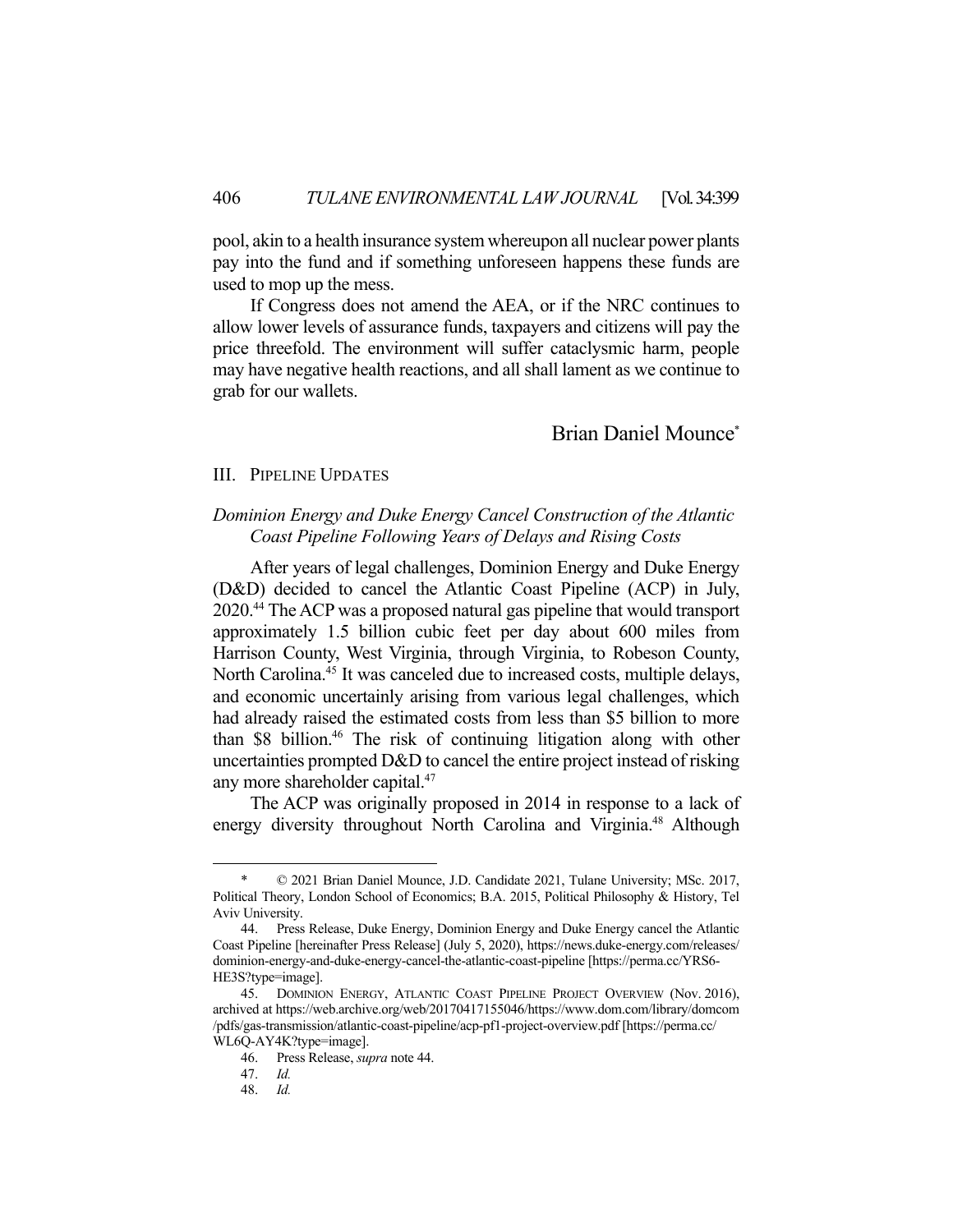D&D claimed there was a rising demand for more natural gas in this region, actual projections showed this claim was inflated, even illustrated by D&D's own Integrated Resource Plan.<sup>49</sup> Existing pipelines in the region could handle the projected demand, and there was no real need for a risky and expensive new pipeline.<sup>50</sup> Even two Federal Energy Regulatory Commissioners found no public interest for the project.<sup>51</sup>

 The major obstacle for D&D, however, was to obtain permits on both the state and federal levels.<sup>52</sup> These permitting challenges were largely self-inflicted by the project's design, since the proposed path ran through a national park, two national forests, and the thickly forested and steep central Appalachian mountains.53 One of these permit battles even ended in the U.S. Supreme Court, where D&D actually won a major victory.<sup>54</sup> The issue in that case was whether the U.S. Forest Service had the authority to issue a permit for the ACP to cross the famous Appalachian Hiking Trail.<sup>55</sup> The Court reversed the Fourth Circuit Court of Appeals' decision, holding that although the Department of the Interior assigned *responsibility* of the land in question to the National Park Service, the land itself did not transform into land within the National Park Service, and the Forest Service thus retained the authority to issue the permit.<sup>56</sup>

 Although the Supreme Court ruled in D&D's favor, new challenges arose elsewhere.57 In May of 2020, the U.S. District Court for the District of Montana overturned longstanding federal permitting authority for oil and gas pipeline crossings of water bodies and wetlands, which D&D feared would prompt similar challenges in the Fourth Circuit.<sup>58</sup> The Ninth

 <sup>49.</sup> *In re* Virginia Electric and Power Company's Integrated Resource Plan filing pursuant to Va. Code § 56-597 et seq., No. PUR-2018-00065 at 7 (Va. State Corp. Comm. Dec. 7, 2018) https://scc.virginia.gov/docketsearch/DOCS/4d5g01!.PDF [https://perma.cc/?type=image].

 <sup>50.</sup> SOUTHERN ENVIRONMENTAL LAW CENTER, THE CASE AGAINST THE ATLANTIC COAST PIPELINE [hereinafter SELC] (Nov. 25, 2019), https://www.southernenvironment.org/uploads/ words docs/11.25.19 Case Against the ACP Factsheet .pdf [https://perma.cc/7BKK-KDXD? type=image].

 <sup>51.</sup> *Id.* 

 <sup>52.</sup> Press Release, *supra* note 44; *see also* SELC, *supra* note 50.

 <sup>53.</sup> SELC, *supra* note 50.

 <sup>54.</sup> *See* U.S. Forest Serv. v. Cowpasture Preservation Ass'n, 140 S. Ct. 1837 (2020) (holding 7-2 that the U.S. Forest Service has authority to issue permits for pipeline crossings of the Appalachian Trail).

 <sup>55.</sup> *Id.* 

 <sup>56.</sup> *Id.* at 1850.

 <sup>57.</sup> Press Release, *supra* note 44.

 <sup>58.</sup> *Id.*; N. Plains Res. Council v. U.S. Army Corps of Eng'rs, 460 F. Supp. 3d 1030 (D. Mont. 2020) (vacating a nationwide permit (NWP12) as it related to the construction of new oil and gas pipelines pending completion of the consultation process and compliance with all environmental statutes and regulations.)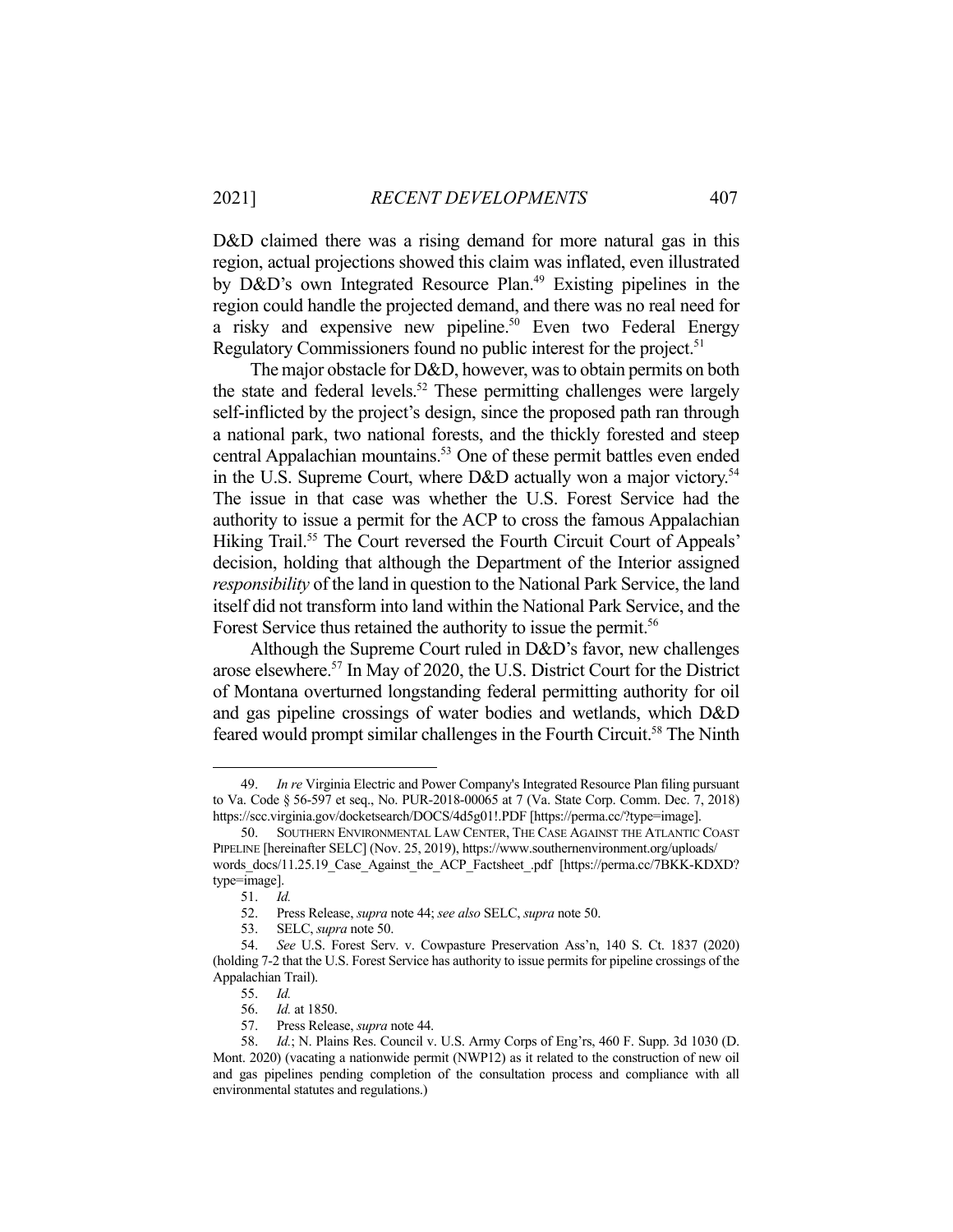Circuit Court of Appeals indicated that an appeal would likely be unsuccessful for that case, and D&D feared a new wave of litigation.<sup>59</sup> Instead of risking any more investor money and what was shaping up to be even more significant delays, they decided to cancel the project altogether.<sup>60</sup>

 The cancellation of the ACP is a major victory for many communities that would have been affected by its construction and operation, many of which would have been historically Native American and African American communities.<sup>61</sup> It is also a victory for environmental groups and wildlife advocates since they no longer need to worry about potential leakage from this pipeline, destruction from the construction process, or the resulting harm to endangered species and other organisms. Appalachian Trail hikers are likely relieved as well since the trail probably would have been altered to build the ACP, especially after the Supreme Court's decision.

Robert Wear\*

### IV. POLITICS

#### *President Biden's Inauguration and Early Executive Orders*

 On January 20th, 2021, Joseph R. Biden, Jr. took the oath of office and was inaugurated as the forty-sixth President of the United States. President Biden's staff indicated that he would take swift action on four crises: the COVID-19 pandemic, the economic fallout of the pandemic, racial inequity, and climate.<sup>62</sup> Biden followed through by signing a flurry

 <sup>59.</sup> Press Release, *supra* note 44.

 <sup>60.</sup> *Id.* 

 <sup>61.</sup> Ryan E. Emanuel, *Flawed Environmental Justice Analyses*, Science Magazine, July 21, 2017 at 260, https://science.sciencemag.org/content/357/6348/260.1 [https://perma.cc/232R-CERS?type=image]; LAKSHMI FJORD, UNION HILL HOUSEHOLD STUDY 12 (Jan. 2, 2019), https:// www.southernenvironment.org/uploads/words\_docs/JG04\_Union\_Hill\_Household\_Study January\_2019.pdf#page=12 [https://perma.cc/H8HP-E9WZ?type=image]; SARAH WRAIGHT ET AL., ENVIRONMENTAL JUSTICE CONCERNS AND THE PROPOSED ATLANTIC COAST PIPELINE ROUTE IN NORTH CAROLINA (2018) https://www.ncbi.nlm.nih.gov/books/NBK556154/ [https://perma.cc/

<sup>3</sup>N2Z-4N4G?type=image].

 $© 2021 Robert Wear, J.D. Tulane University Law School, 2021; B.A. 2013, English,$ Santa Clara University. The author grew up in Vail, Colorado before attending undergraduate school in California and law school in New Orleans. He would like to thank his parents, grandparents, and everyone at *TELJ* for their help and support.

 <sup>62.</sup> Gregory Korte, *Biden Plans 10 Days of Action on Four 'Overlapping' Crises*, BLOOMBERG (Jan. 16, 2021), https://www.bloomberg.com/news/articles/2021-01-16/biden-plansfirst-day-moves-to-roll-back-trump-policies-nyt [https://perma.cc/2JDV-DYXB?type=image].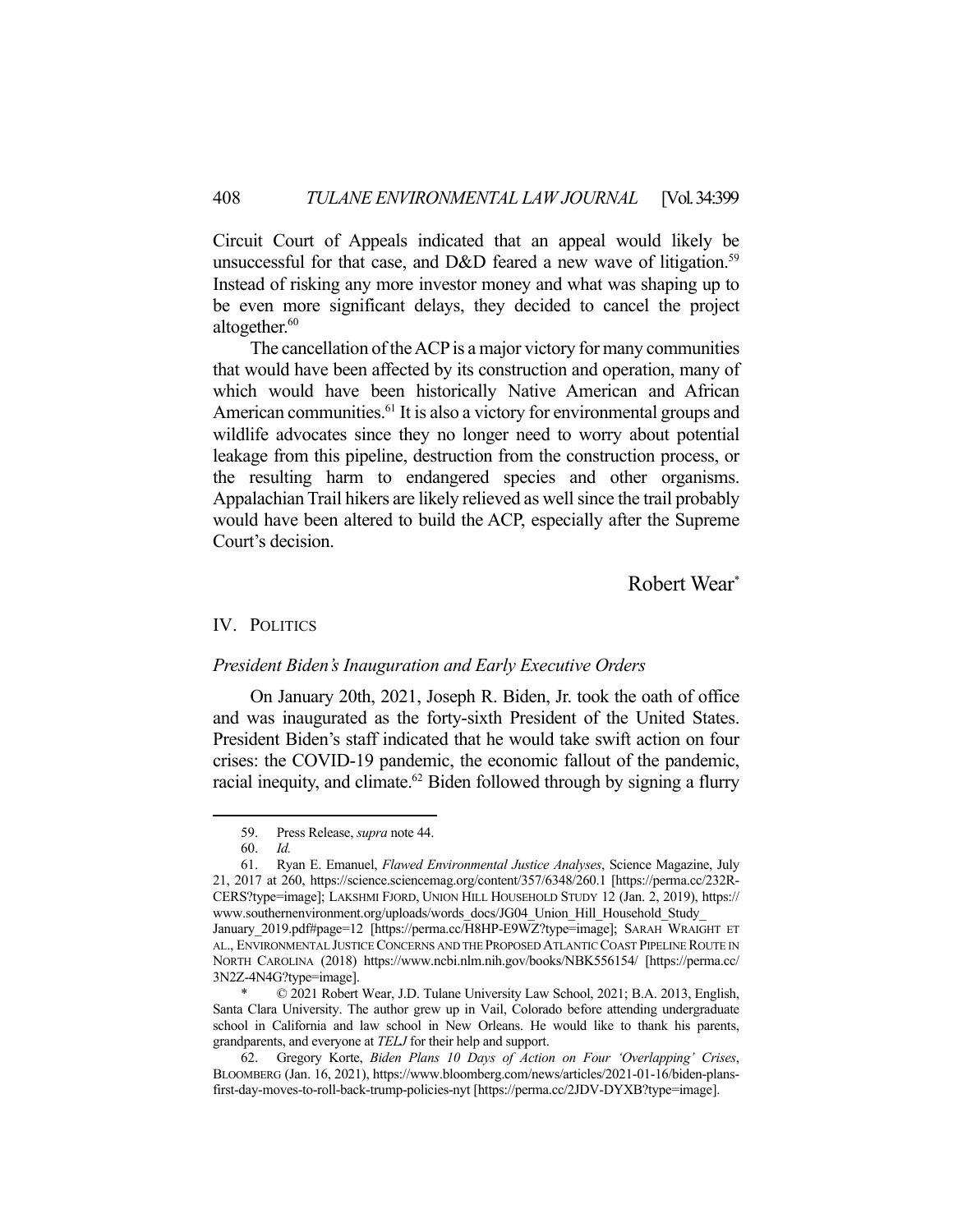of executive orders in his first days in office concerning these crises and other areas of policy concern.63 In addition, the Biden administration took administrative action to begin the process of unwinding President Trump's regulatory policies.<sup>64</sup>

 In one of his first-day actions, President Biden fulfilled a campaign promise and rejoined the Paris Agreement on Climate Change.<sup>65</sup> The landmark agreement was originally made in 2015, more than two decades after the first major international climate agreement in Kyoto.<sup>66</sup> The 1992 Kyoto Protocol was, arguably, "fatally wounded" by the nonparticipation of the United States.<sup>67</sup> Under the Paris Agreement, each country made a specific, albeit unenforceable, commitment to reduce their greenhouse gas emissions by a certain amount.<sup>68</sup> If achieved, the cumulative reductions of the countries are thought to be enough to limit long-term warming of the earth to under two degrees, although even this amount is likely to cause significant sea-level rise, and experts view at least some detrimental impact to human welfare to be "locked in" already.<sup>69</sup> After President Trump withdrew from the Paris Agreement, a coalition of American cities announced their intention to work toward the emissions reductions independently of federal inaction.<sup>70</sup> Unfortunately, poor tracking and inconsistent methodologies have hampered efforts to track the cities' progress on this front and made cumulation of their contributions virtually

 <sup>63.</sup> *See generally Today Explained: Biden's First 17 Actions (in 17 Minutes)*, VOX MEDIA PODCAST NETWORK (Jan. 21, 2021), https://podcasts.apple.com/zw/podcast/bidens-first-17-actions -in-17-minutes/id1346207297?i=1000506134712; *Today Explained: Biden's Latest 13 Actions (in 13 Minutes)*, VOX MEDIA PODCAST NETWORK (Jan. 29, 2021), https://podcasts.apple.com/us/ podcast/bidens-latest-13-actions-in-13-minutes/id1346207297?i=1000507054998.

 <sup>64.</sup> Helgi C. Walker et al., *Biden Administration Issues Rulemaking Freeze and New Orders Governing the Regulatory Process*, GIBSON DUNN (Jan. 21, 2021), https://www.gibson dunn.com/biden-administration-issues-rulemaking-freeze-and-new-orders-governing-theregulatory-process/ [https://perma.cc/34AM=G69C?type=image].

 <sup>65.</sup> Statement on Acceptance of the Paris Agreement on Climate Change on Behalf of the United States, 2021 DAILY COMP. PRES. DOC. 49 (Jan. 20, 2021).

 <sup>66.</sup> Hari Osofsky et al., Panel Discussion, *The 2015 Paris Agreement on Climate Change: Significance and Implications for the Future*, 46 ENV'T L. REP. NEWS & ANALYSIS 10267, 10268 (2016).

 <sup>67.</sup> *Id.* at 10269.

 <sup>68.</sup> *Id.*

 <sup>69.</sup> *Id.* at 10271.

 <sup>70.</sup> *One Year After Trump Decision to Withdraw from Paris Agreement, U.S. Cities Carry Climate Action Forward*, C40 CITIES (May 30, 2018), https://www.c40.org/press\_releases/oneyear-after-trump-decision-to-withdraw-from-paris-agreement-u-s-cities-carry-climate-actionforward [https://perma.cc/YSV7-YWR2?type=image].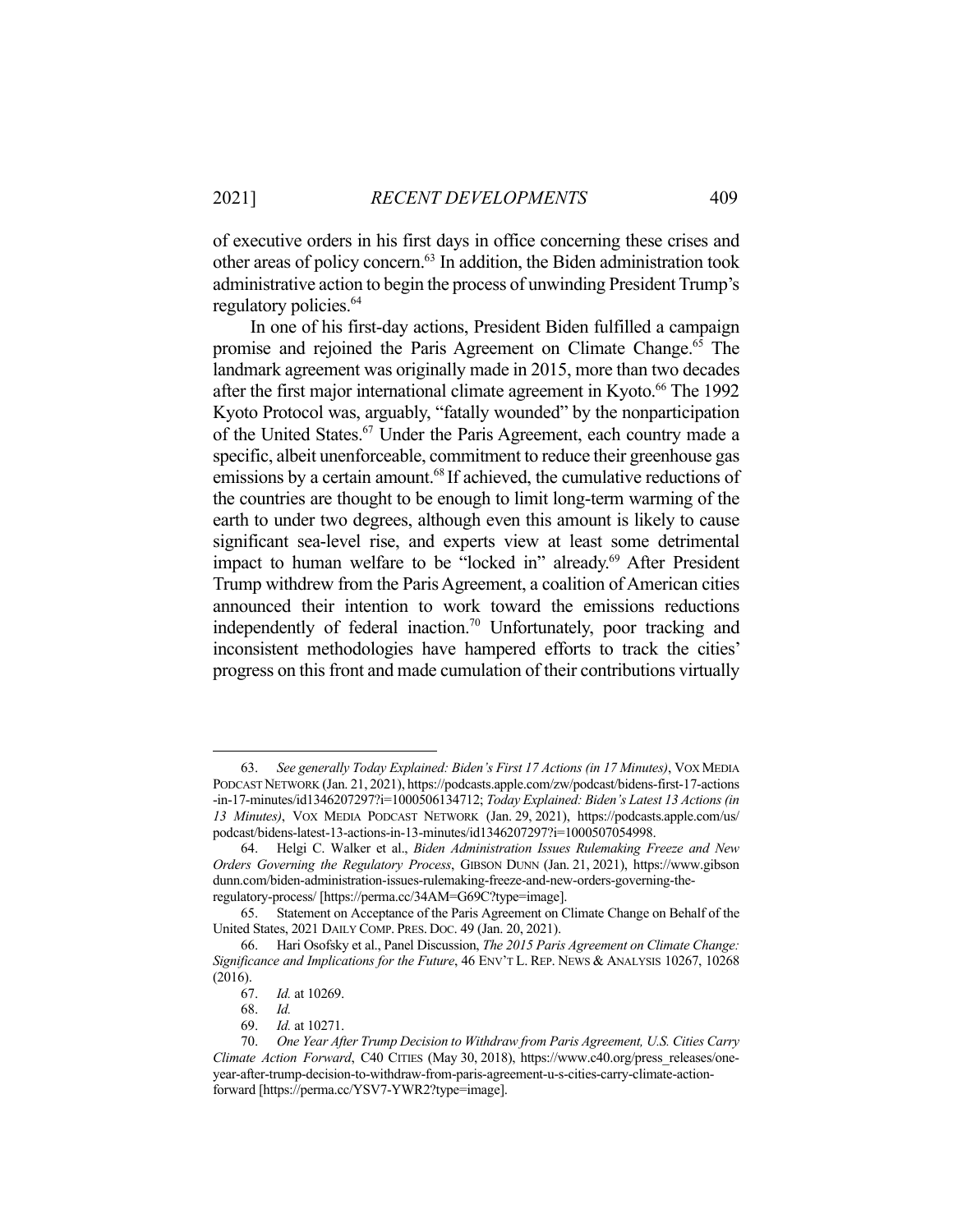impossible.71 With reinvigorated federal leadership, ongoing efforts to mitigate climate can be bolstered, and their successes and weaknesses more comprehensively evaluated.

 President Biden also revoked several executive orders that hamstrung the regulatory state.<sup>72</sup> Perhaps the most controversial of these revoked orders was Executive Order No. 13771, Reducing Regulation and Controlling Regulatory Costs.73 That order imposed three new restrictions on agencies exercising their regulatory authority, summarized as a "twofor-one" policy, an "offset" requirement, and an "annual cap."74 The "twofor-one" policy required that when an agency proposed a new regulation, it simultaneously identify two regulations to be repealed.<sup>75</sup> Similarly, the "offset" requirement provided that the agency estimate the cost of the new regulation, and that such cost should be offset by the savings associated with repealing regulations.<sup>76</sup> Finally, the order required that agencies not exceed an "annual cap" on the total costs of new regulations adopted, the amount of which (be it positive, zero, or negative) was to be set by the director of the Office of Management and Budget.<sup>77</sup> Although controversial, this regulation avoided legal challenge for want of a plaintiff with Article III standing.<sup>78</sup> The Biden administration revoked these regulations, along with other limitations on agency action (such as a budgetary restriction on discretionary agency action known as administrative PAYGO), $^{79}$  thereby unshackling the regulatory state.

 <sup>71.</sup> John Schwartz, *U.S. Cities Are Vastly Undercounting Emissions, Researchers Find*, N.Y. TIMES (Feb. 2, 2021), https://www.nytimes.com/2021/02/02/climate/cities-greenhouse-gasemissions.html [https://perma.cc/S7PG-85TM?type=image].

 <sup>72.</sup> Exec. Order No. 13992, 86 Fed. Reg. 7049 (Jan. 20, 2021).

 <sup>73.</sup> *See generally* 82 Fed. Reg. 9339 (Jan. 30, 2017) (revoked by Exec. Order No. 13992).

 <sup>74.</sup> California v. Trump, No. 19-1960, 2020 WL 1643858, at \*2 (D.D.C. Apr. 2, 2020).

 <sup>75.</sup> *Id.* 

 <sup>76.</sup> *Id.* 

 <sup>77.</sup> *Id.* 

 <sup>78.</sup> *Id.* (dismissing challenge by California, Minnesota, and Oregon for lack of standing); *see also* Pub. Citizen, Inc. v. Trump, 435 F. Supp. 3d 144, 146 (D.D.C. 2019) (dismissing, after discovery, amended complaint of associations comprising "several hundred-thousand members" with "wide-ranging interests in government regulation in areas relating to consumer protection, public health and safety, the environment, and workers' rights" for lack of standing).

This policy requires agencies to "include one or more proposals for reducing mandatory spending whenever an agency proposes to undertake a discretionary administrative action that would increase mandatory spending." Exec. Order No. 13893, 84 Fed. Reg. 55487 (revoked by Exec. Order No. 13992). A similar policy is imposed by statute on congressional action and is under scrutiny in the early days of the Biden Administration. *See* Sahil Kapur, *Democrats Risk Unintended Medicare Cuts if They Pass Partisan Covid Relief*, NBC NEWS (Feb. 1, 2021), https://www.nbcnews.com/politics/congress/democrats-risk-unintended-medicare-cuts-if-theypass-partisan-covid-n1256375 [https://perma.cc/Y6RJ-RL52?type=image].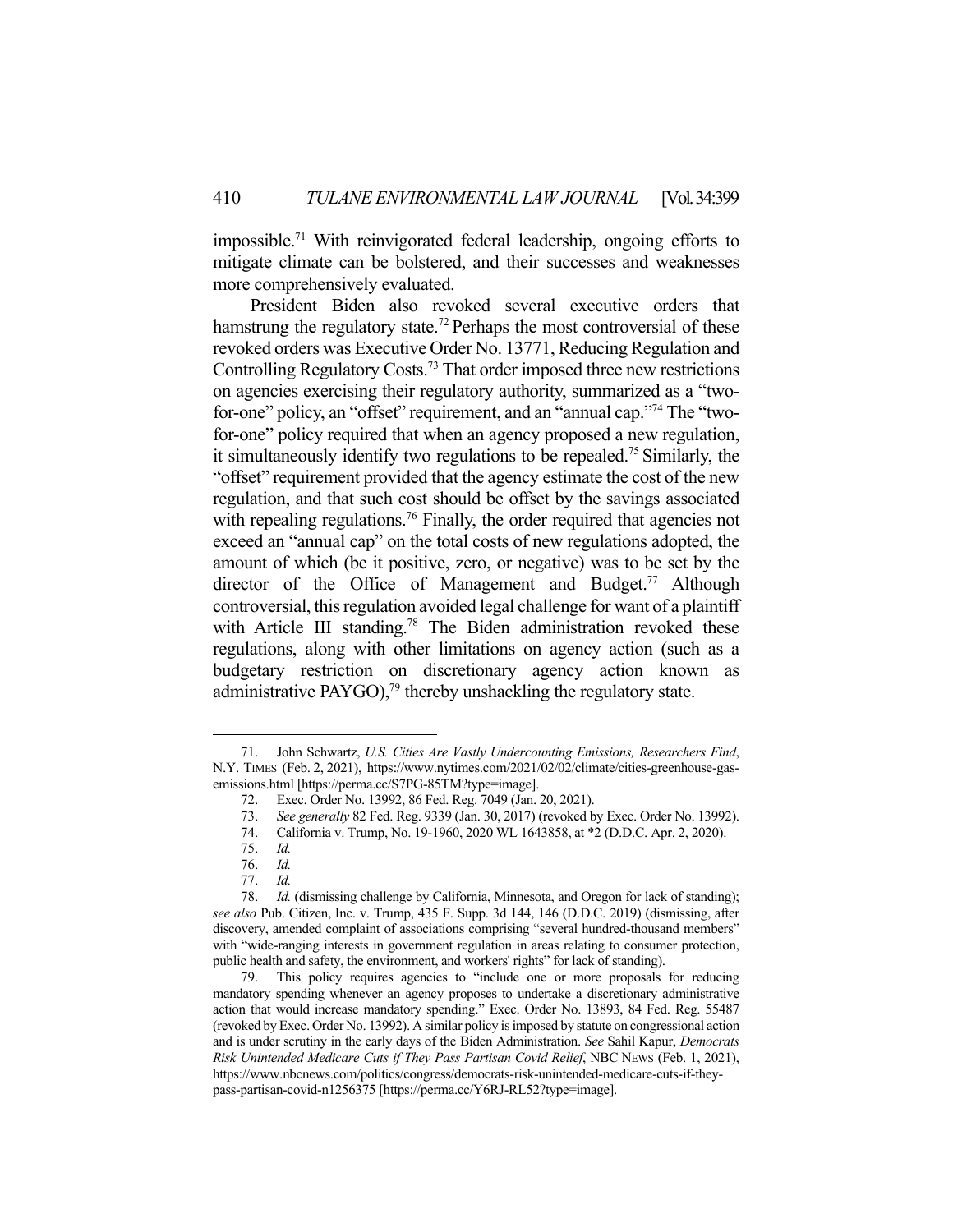President Biden further ordered agencies to begin revising the substance of environmental regulations.<sup>80</sup> Agencies were directed to consider "suspending, revising, or rescinding" rules that rolled back environmental protections.<sup>81</sup> Among the actions to be reviewed are the withdrawal of a Clean Air Act waiver that allowed California to impose its own more stringent fuel economy standards.<sup>82</sup> This waiver allowed California to enforce stricter fuel economy standards, and its restoration firms up the legal footing for Governor Gavin Newsom's plan to transition the state to zero-emission vehicles.<sup>83</sup>

 Another executive order directed agencies to consider the impacts their own operations have on the climate and the stress that a changing climate will have on their work.<sup>84</sup> The order envisions a "governmentwide approach to the climate crisis" and broadly describes a suite of progressive policies across many issues, such as renewable energy, fossil fuel subsidies, and investing in sustainable infrastructure at home and abroad.85 While largely written in broad terms and general goals, two aspects of the order speak to very specific policies: first, the order establishes an interagency working group to "coordinate the identification and delivery of Federal resources to revitalize the economies of coal, oil and gas, and power plant communities," which includes the Federal Co-Chair of the Appalachian Regional Commission, along with many cabinet officials.86 This aspect of the order demonstrates an awareness of the disparate economic consequences that climate action may have, especially as coal-fired power becomes increasingly economically and environmentally untenable.<sup>87</sup> Second, the order instructs the Council on Environmental Quality to develop a plan to decarbonize the electricity

 <sup>80.</sup> Exec. Order No. 13990, 86 Fed. Reg. 7037 (Jan. 20, 2021).

 <sup>81.</sup> *Id.* at 7037-38.

 <sup>82.</sup> The Safer Affordable Fuel-Efficient (SAFE) Vehicles Rule Part One: One National Program, 84 Fed. Reg. 51310-11; *see also* in re Volkswagen "Clean Diesel" Mktg., Sales Practices, & Prod. Liab. Litig., 959 F.3d 1201, 1209 n.9 (9th Cir. 2020), *petition for cert. filed* (U.S. Jan. 21, 2021) (No. 20-994) ("[Prior to the withdrawal], California was authorized to 'adopt and enforce' its own 'standards relating to control of emissions from new motor vehicles.'").

 <sup>83.</sup> Emily C. Dooley & Ellen M. Gilmer, *California Zero-Emission Goal May Get Caught in EPA Waiver Fight*, BLOOMBERG L. (Sept. 24, 2020), https://news.bloomberglaw.com/ environment-and-energy/california-zero-emission-goal-may-get-caught-in-epa-waiver-fight [https://perma.cc/V5V8-MQZK?type=image].

 <sup>84.</sup> Exec. Order No. 14008, 86 Fed. Reg. 7619, 7621-25 (Jan. 27, 2021).

 <sup>85.</sup> *Id.* at 7622.

 <sup>86.</sup> *Id.* at 7628.

 <sup>87.</sup> Mason Adams & Dustin Bleizeffer, *What's Next for Coal Country?*, ENERGY NEWS NETWORK (June 23, 2020), https://energynews.us/2020/06/23/west/whats-next-for-coal-country/ [https://perma.cc/84J9-YXH9?type=image].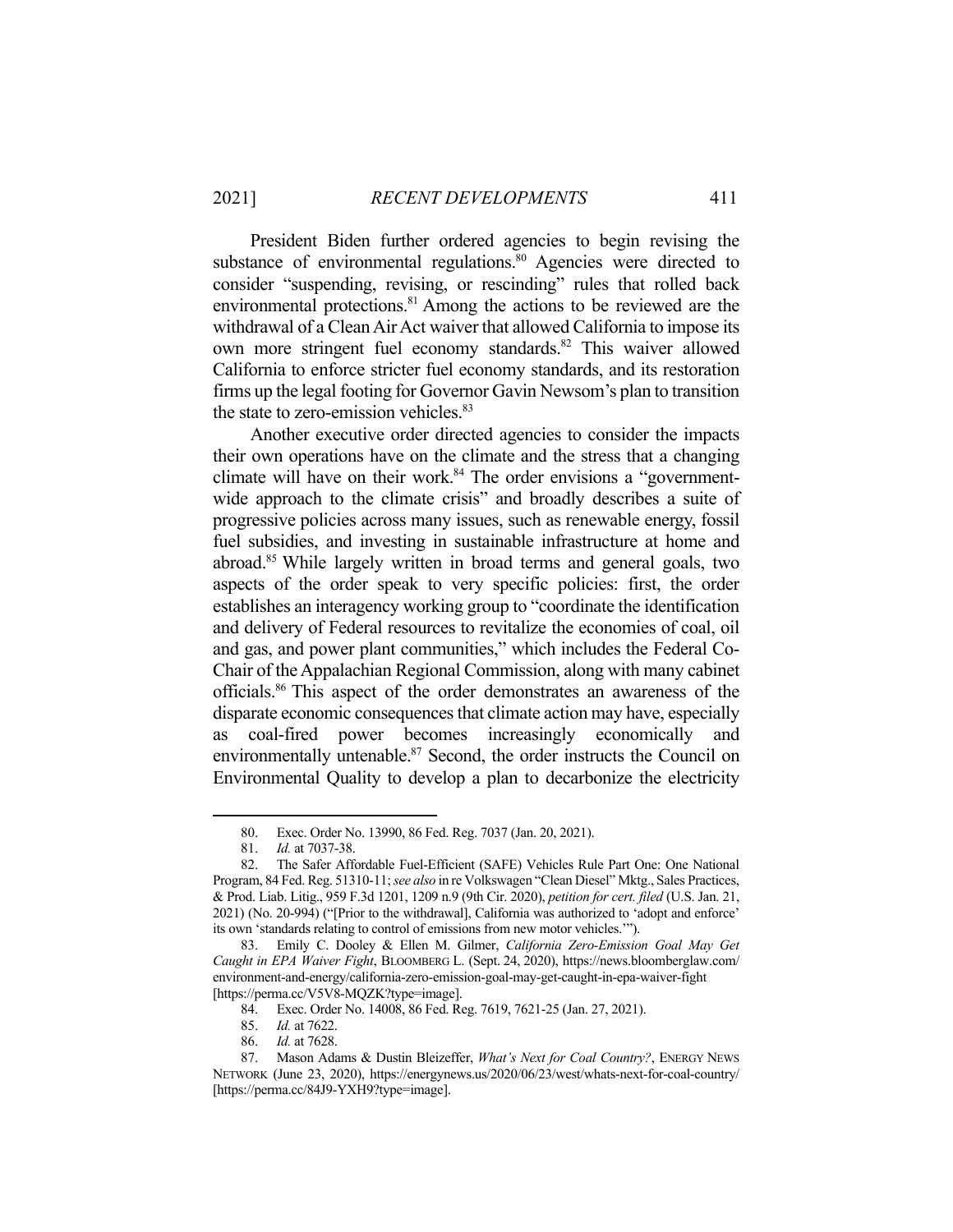sector and the fleet of federal vehicles by 2035, and specifically "includ[es] vehicles of the United States Postal Service."88 While federal government spending on vehicles is a paltry portion of the annual budget, shifting the purchasing power of the government firmly toward electric alternatives (and green technologies generally) creates powerful market incentives for firms to invest in these new technologies and ultimately make them more available and affordable for ordinary consumers.<sup>89</sup>

# Thomas Frederick\*

## *Climate Change Provisions Tucked into COVID-19 Relief Bill*

 On December 21, 2020, in the final days of the 116th Congress, the legislative body authorized key environmental protection measures as part of the COVID-19 Relief Bill backed by a bipartisan group of Republicans and Democrats. While not every climate change fighting measure in the bill is certain to pass, the inclusion is a momentous shift away from the events of the last four years. The bill has "effectively creat[ed] the first significant climate change law since at least 2009.<sup>"90</sup>

 The bill provides an opportunity for the Federal Government, especially with imposed limits on refrigerants, to "signal to the rest of the world that the United States is ready to rejoin the global effort to slow the warming of the planet."<sup>91</sup> The bill would require the phasing down of the production and use of hydrofluorocarbons (HFCs), a greenhouse gas used as a coolant or refrigerant.<sup>92</sup> While small in terms of the percentage of greenhouse gases in the atmosphere when compared to carbon dioxide, HFCs "have 1,000 times the heat-trapping potency of carbon dioxide."<sup>93</sup> The bill was even sponsored by Republican John Kennedy of Louisiana,

 <sup>88.</sup> Exec. Order No. 14008, 86 Fed. Reg. at 7624.

 <sup>89.</sup> David Roberts, *A No-Brainer Stimulus Idea: Electrify USPS Mail Trucks*, VOX (Apr. 22, 2020), https://www.vox.com/energy-and-environment/2020/4/22/21229132/usps-coronavirus -electrify-postal-trucks [https://perma.cc/?type=image].

 $© 2021 Thomas Frederick, J.D. 2021, Tulane University Law School; B.S.E. 2017,$ Chemical Engineering, Tulane University. The author would like to thank the staff of the *Tulane Environmental Law Journal* for their dedication and Editor in Chief Julie Schwartzwald Meaders for her exceptional leadership of the journal through trying times.

 <sup>90.</sup> Coral Davenport, *Climate Change Legislation Included in Coronavirus Relief Bill,* NY TIMES (Dec. 21, 2020), https://www.nytimes.com/2020/12/21/climate/climate-change-stimulus. html [https://perma.cc/KLR6-46RT?type=image].

 <sup>91.</sup> *Id.*

 <sup>92.</sup> *Id.*

 <sup>93.</sup> *Id.*